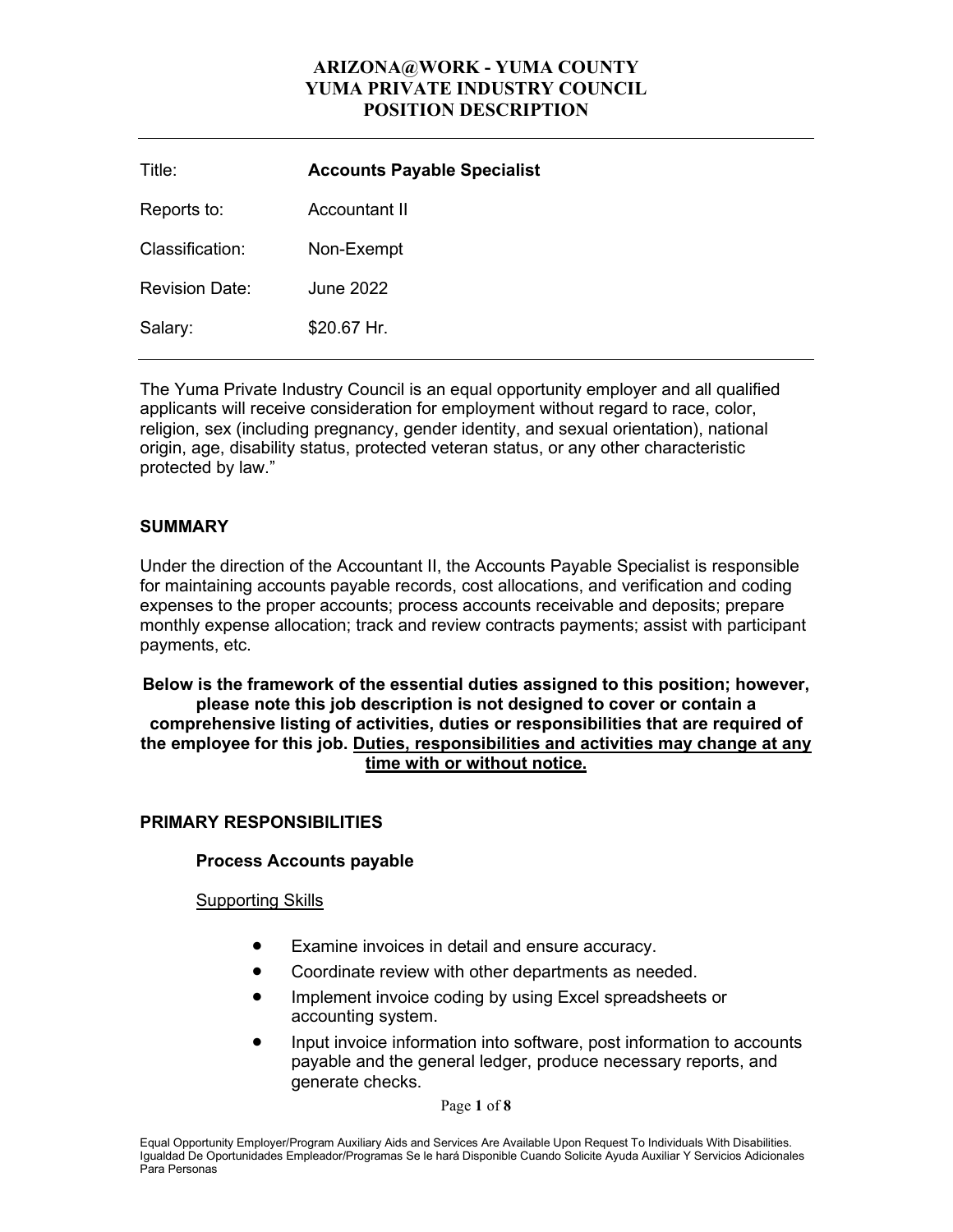## **Prepare Monthly Allocation for Accounts Payable & Payroll**

#### Supporting Skills

- Understand and prepare monthly allocations.
- Review allocations for accuracy.
- Must meet deadlines.
- Must interface with others in an effective manner

## **Process Sub-recipients' Invoices**

#### Supporting Skills

- Review verify and approve support documentation provided by subrecipients.
- Track contracts and any amendments to them.
- Coordinate with Accounting Manager to process and pay invoices.

## **Track and Process Payment for Other Contracts**

## Supporting Skills

- Review, verify and approve payment for invoices.
- Track contracts and payments.

## **Input Accounts Payable Invoices and Process Checks**

## Supporting Skills

- Input invoice information into software and post information to accounts payable and the general ledger and produce necessary reports.
- Generate checks, post to software, produce reports, and check register.
- File processed invoices.

## **Process Accounts Receivable Invoices**

## Supporting Skills

- Prepare invoices using the accounting software Accounts Receivable Module.
- Track and ensure payments are received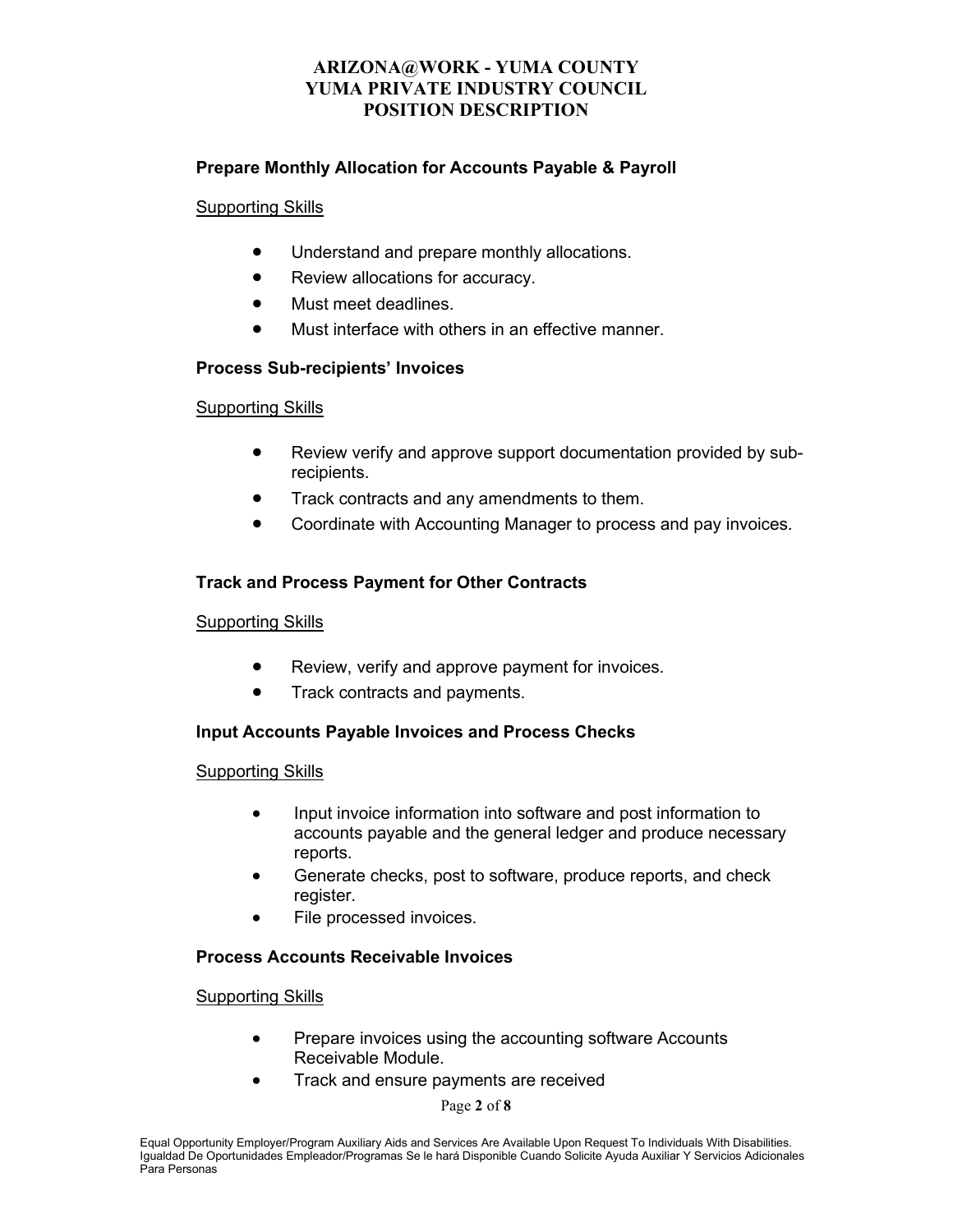- Post payments in software.
- Send past-due notices when applicable
- File processed invoices.

## **Prepare and Record Deposits**

#### Supporting Skills

- Code deposits on deposit forms
- Record transaction in accounting software
- Make and distribute appropriate copies
- Submit for review

## **Assist in Reviewing Participant Timesheets and Processing Checks**

#### Supporting Skills

- Review participant timesheets and account codes expense
- Verify workers compensation code and calculation
- Produce participant checks.

#### **Perform other accounting duties**

#### Supporting Skills

- Serve as a backup for other accounting tasks and duties such as process Journal entries, Bank, GL reconciliation and monthly reports.
- Assist on annual single audit, state monitor and Yuma county monitor compile documentation requested
- Drop off or pick up documents to Yuma County and go to the bank as needed
- Assist organizing accounting physical and electronic files
- Assist in other accounting projects as needed

## **CORPORATE VALUES**

#### **Integrity:**

- Be a responsible corporate citizen committed to the health & safety of others, compliance with laws, regulations, and company policies;
- Behave in a businesslike manner demonstrating mature, professional actions;
- Be fair, honest, trustworthy, respectful and ethical in all engagements;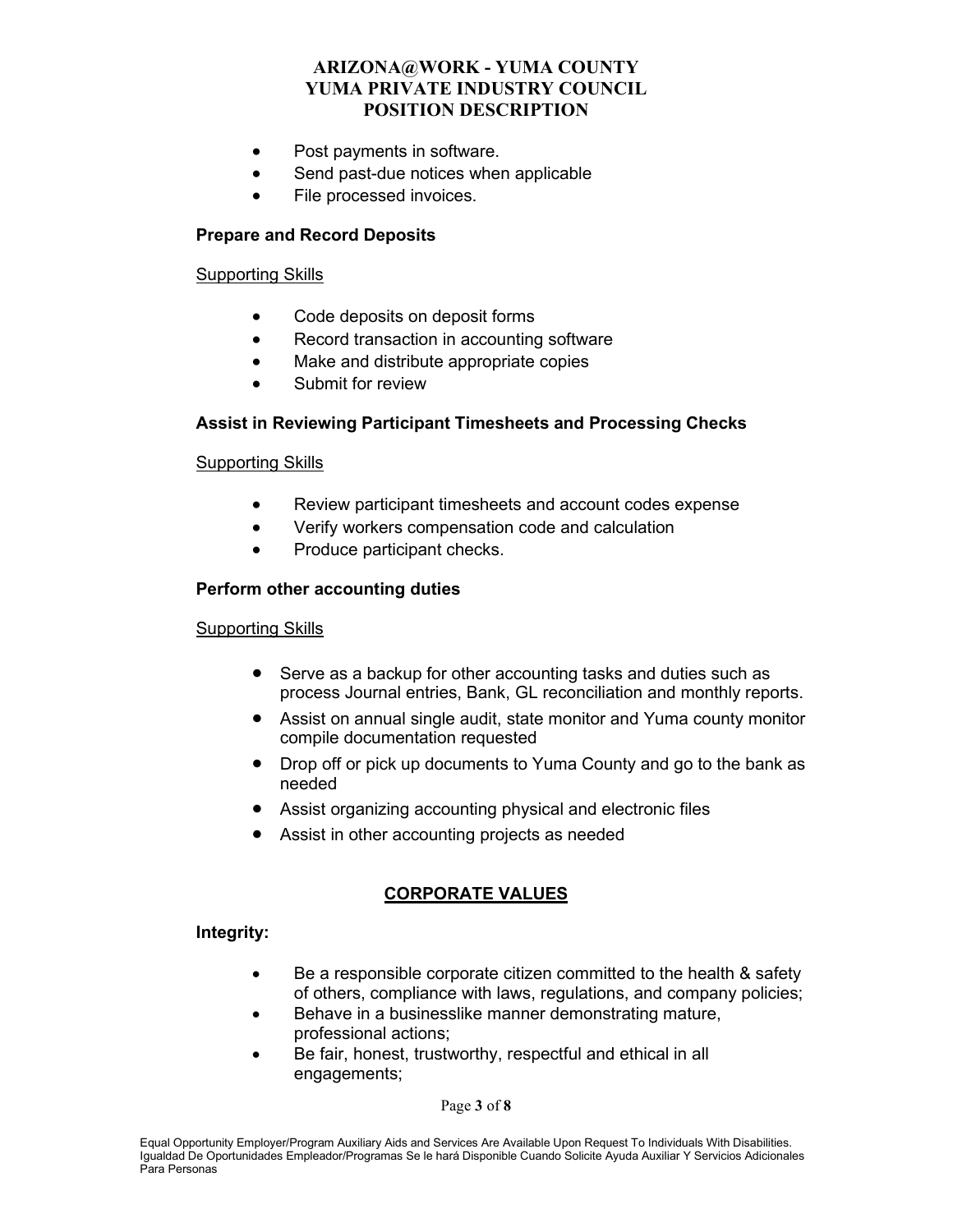- Honor all commitments;
- Be accountable for all actions, success and failures.

#### **Teamwork:**

- Be committed to the common goal;
- Perform tasks in a manner that benefits the entire organization;
- Openly communicate up, down, and across the organization;
- Value the diversity of our workforce;
- Show willingness to make adjustment in schedules, and maintain openness to others' ideas of working approaches;
- Willingly share your resources.

#### **Performance/Initiative:**

- Focus on what is important, perform careful and thorough work;
- Establish and communicate clear expectations;
- Relentlessly pursue success;
- Strive for flawless execution:
- Work hard, celebrate successes and learn from failures;
- Remain flexible, adapt to change and balance multiple priorities;
- Continuously look for ways to improve self, services and processes;
- Technical and Job knowledge; how well you demonstrate the understanding, knowledge and technical skills required for your job.

## **Learning**

- Commit to develop and improve throughout your career;
- Actively seek ways to build upon your capabilities;
- Learn from sharing past decisions and actions both good and bad to continuously improve performance;
- Demonstrate a willingness to use new and different approaches in completing tasks and offer resourceful solutions;
- Use creativity and imagination to develop new ideas and approaches; Improve by benchmarking and adopting best practices.

#### **Corporate Level Contribution**

- Perform tasks in a manner that benefits the entire organization;
- Seek to consistently improve quantity, quality, accuracy and efficiency;
- Look for small improvements as well as major improvements;
- Identify and eliminate unnecessary work and non-value added activities;
- Optimize time and resources;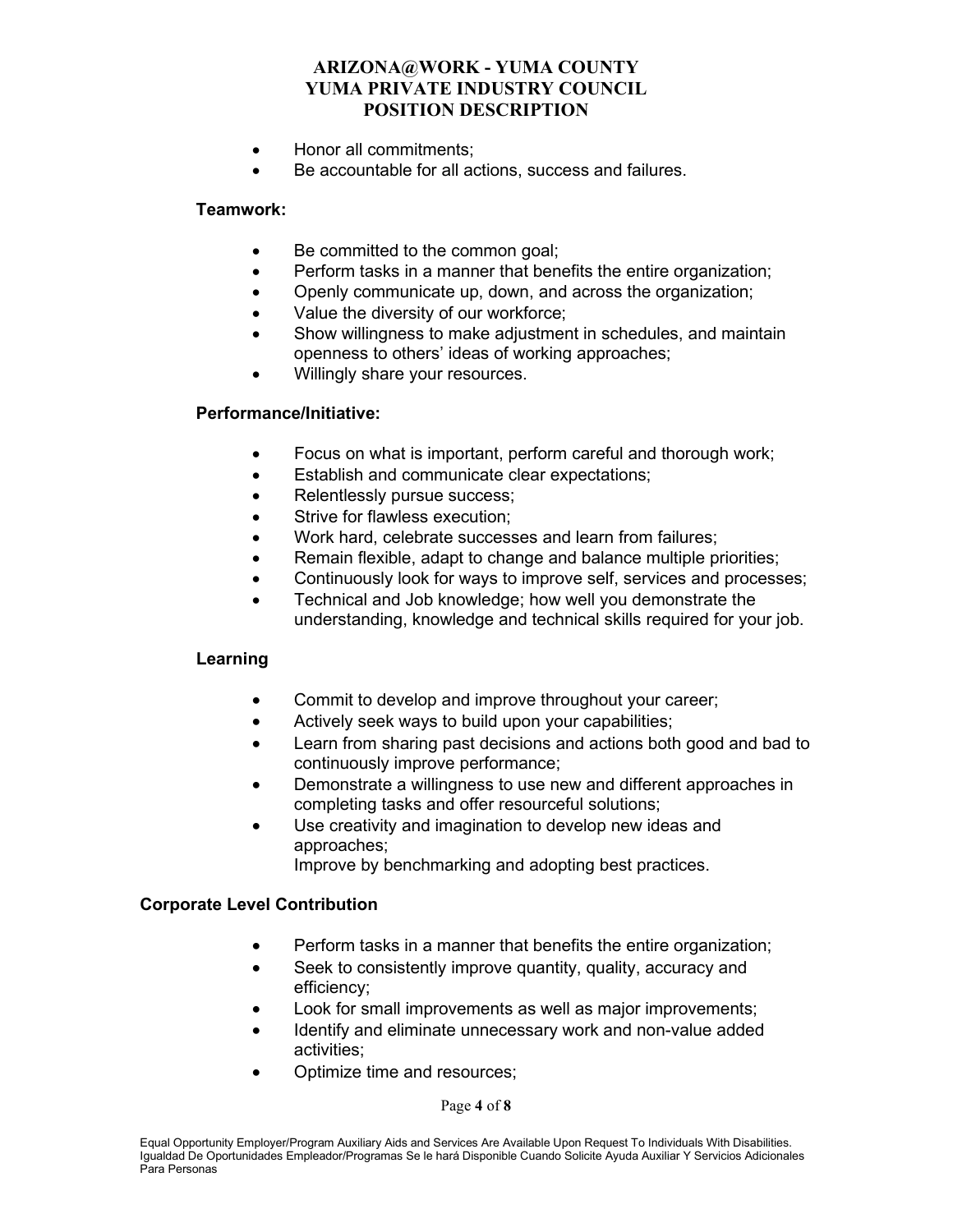• Teamwork: how well you work with others and fit into the corporate culture.

## **Customer Service**

- Anticipate the needs of those served, and demonstrate true caring;
- Deliver the very best every day to make a difference;
- Continuously look for ways to improve self, services and processes;
- Demonstrate a positive attitude;
- Make and cheerfully spend time to consistently exceed clients' and colleagues' expectations;
- Show humility for the role played in the lives of others;
- Respect co-workers (by being on time, not using sarcasm, etc.), and appreciate similarities & differences of each employee.

# **CORE SKILLS**

## **Language**

- Communication: The ability to communicate information and ideas so others will understand (respond effectively to the most sensitive inquiries or complaints, effectively presenting information and responding to questions from groups of managers, clients, employers, customers, elected officials, and the public).
- Comprehension: The ability to understand information and ideas presented (respond effectively to the most sensitive inquiries or complaints effectively present information and/or respond to questions from groups of managers, clients, employers, customers, elected officials, and the general public).
- Writing: The ability of communicating effectively in writing as appropriate for the needs of the agency/staff.
- Written Comprehension: ability to read and understand information and ideas presented in writing.
- Reading Comprehension: Read, analyze, and interpret general instructions, technical procedures, and government regulations (understanding written sentences and paragraphs in work related documents).

## **Mathematics**

- Apply mathematical concepts such as probability and statistical inference, fractions, percentages, and ratios.
- Add, subtract, multiply, and divide in all units of measure, using whole numbers, common fractions, and decimals.
- Compute rates, ratios, and percentages.

Page **5** of **8**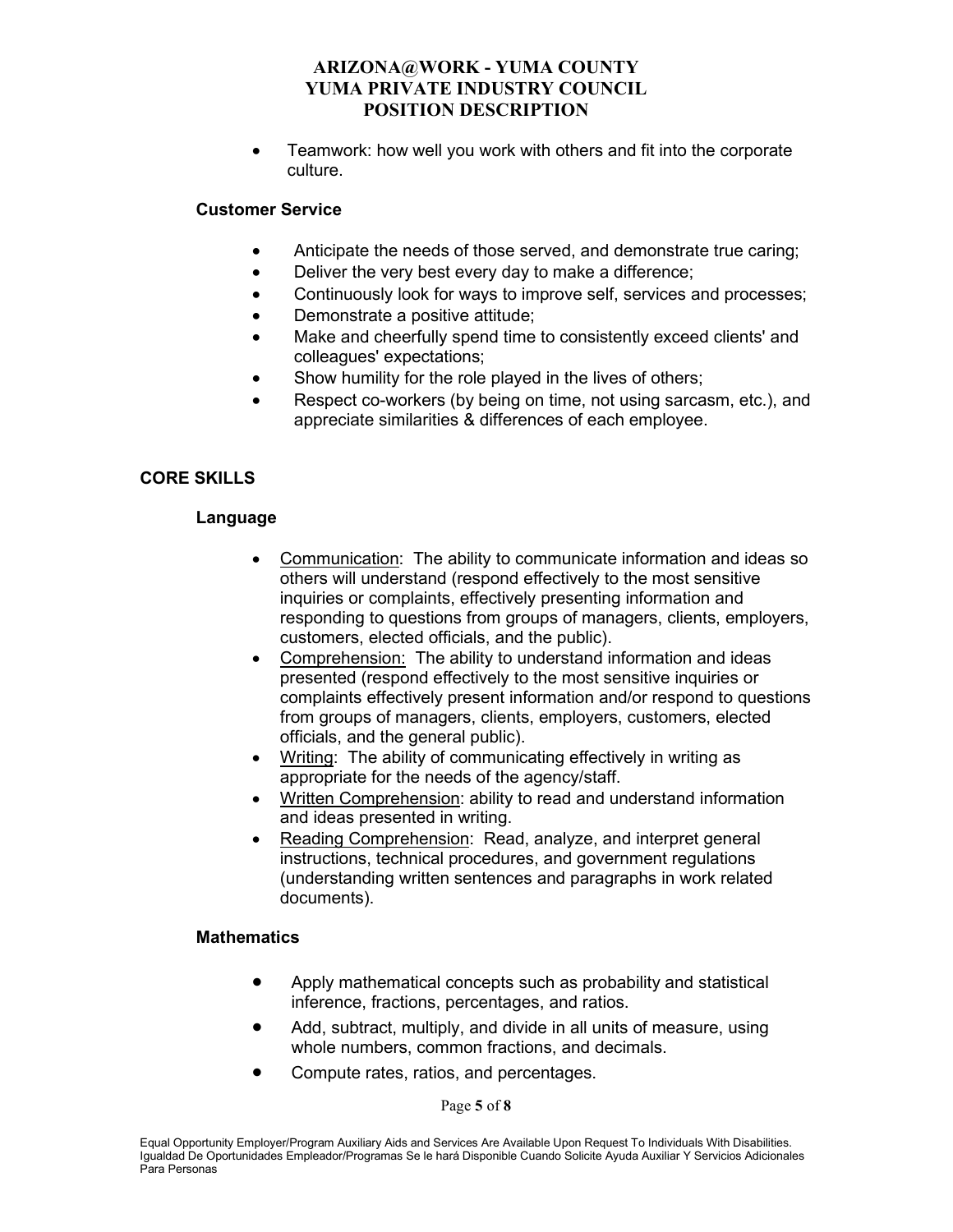- Draw and interpret bar graphs.
- Analyze documentation.

## **Reasoning**

- Problem Sensitivity: ability to tell when something is wrong or is likely to go wrong (does not involve solving the problem, only recognizing there is a problem).
- Deductive Reasoning: ability to apply general rules to specific problems to produce answers that make sense (solve practical problems, collect data, establish facts, and draw valid conclusions).
- Inductive Reasoning: the ability to combine pieces of information to form general rules or conclusions (includes finding a relationship among seemingly unrelated events).
- Critical Thinking: the use of logic and reasoning to identify strengths and weaknesses of alternative solutions, conclusions or approaches to problems.
- Solve problems, collect data, establish facts, and draw valid conclusions.
- Interpret a variety of technical instructions.

# **Technology**

- Demonstrate **proficiency** in software including but not limited to Microsoft Windows XP, Microsoft Office 365, and Microsoft Access (Database), Financial Edge or other Fund accounting software.
- Must be **fluent** in Microsoft Excel.
- Demonstrate **proficiency** in Internet usage.

## **Socioeconomic**

• Maintain an awareness of socioeconomic factors bearing on unemployment, local labor community problems, and/or resources relating to the labor market.

## **Supervisory**

- Active Learning: Understanding the implications of new information for both current and future problem-solving and decision-making.
- Time Management**:** Managing one's own time to meet the necessary timelines required.
- Learning Strategies: Selecting and using training/instructional methods and procedures appropriate for the situation when learning or teaching new things.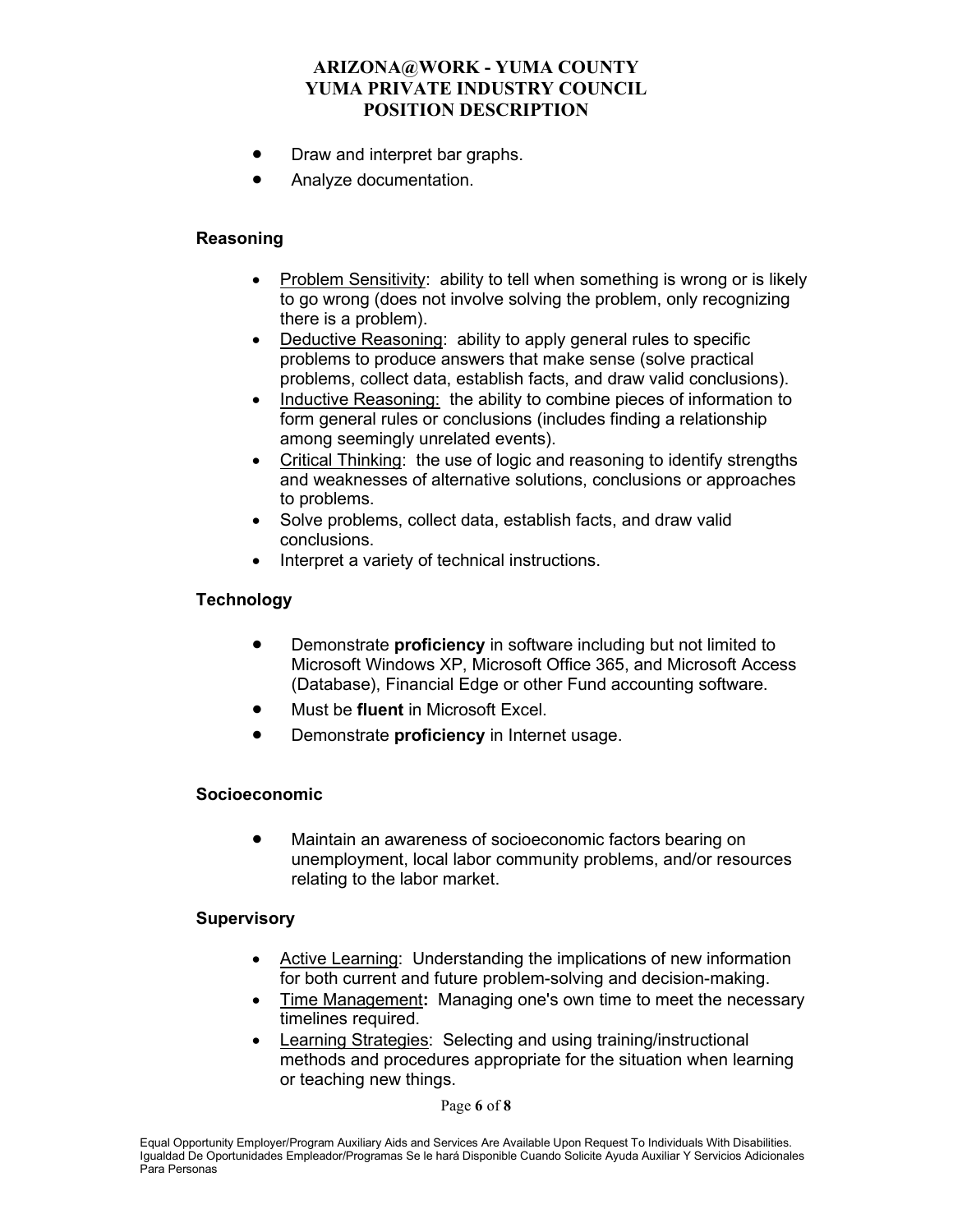- Has no direct supervisory responsibility; however, at times, is required to explain process to staff for training, travel, and purchases.
- Must be a self-starter and have a willingness to assist others as needed.

#### **Interpersonal**

- Social Perceptiveness: Being aware of others' reactions and understanding why they react as they do.
- Service Orientation: Actively looking for ways to help co-workers, and or other businesses having questions, and demonstrate excellent selfcontrol and confidence during interactions with others.

#### **Physical Demands**

- Active Listening: Giving full attention to what other people are expressing, taking time to understand the points being made, asking questions as appropriate, and not interrupting at inappropriate times.
- Reach with arms and hands.
- Use hands and fingers to operate keyboards and other office equipment.

#### **Other**

- Demonstrate data entry and retrieval skills.
- Demonstrate appropriate interpersonal skills to accomplish tasks.
- Interpret federal and state rules and regulations.
- Must be detailed orientated and able to determine timeline needed to meet necessary goals.
- Must a valid Arizona Driver's License, reliable transportation, and current liability insurance.
- Demonstrate the Core Values of the Organization.
- Must clear a background check through AZ Central Registry
- Must possess or be able to obtain a Level One Fingerprint Clearance Card

## **EDUCATION AND EXPERIENCE**

Bachelor's degree in Accounting or Business Administration and four years of progressively responsible experience in accounting; or an equivalent combination of direct work experience and/or education equaling 8 years, that provides the knowledge, skills, and ability to perform required tasks.

Knowledge of Workforce Innovation an Opportunity Act (WIOA) is preferred.

Page **7** of **8**

Equal Opportunity Employer/Program Auxiliary Aids and Services Are Available Upon Request To Individuals With Disabilities. Igualdad De Oportunidades Empleador/Programas Se le hará Disponible Cuando Solicite Ayuda Auxiliar Y Servicios Adicionales Para Personas